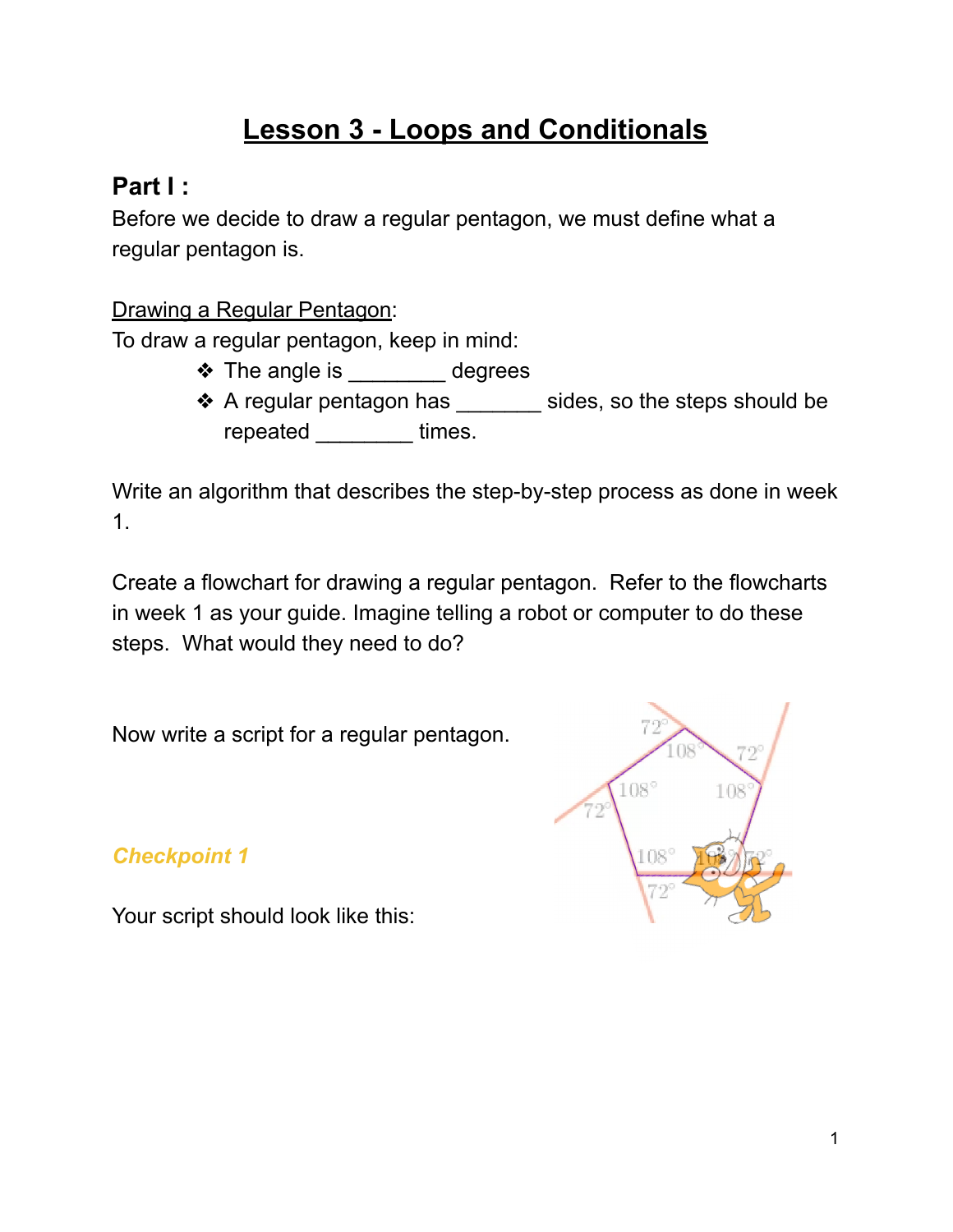

Q1: What patterns do you notice in the script? Look back at square and triangle exercises from week 1.

# **Part II : The Power of Loops**

The programs are relatively simple so far, but as you start writing longer scripts, you'll often need to duplicate the same blocks several times in a row which makes the program longer and harder to understand. If you need to change one number, you'll have to make the same change in each copy of the blocks. Loops can help you avoid this problem.

For example, let's say that you want to draw a square. You could command the sprite to follow these repetitive instructions:

1. Move some distance and turn 90° clockwise.

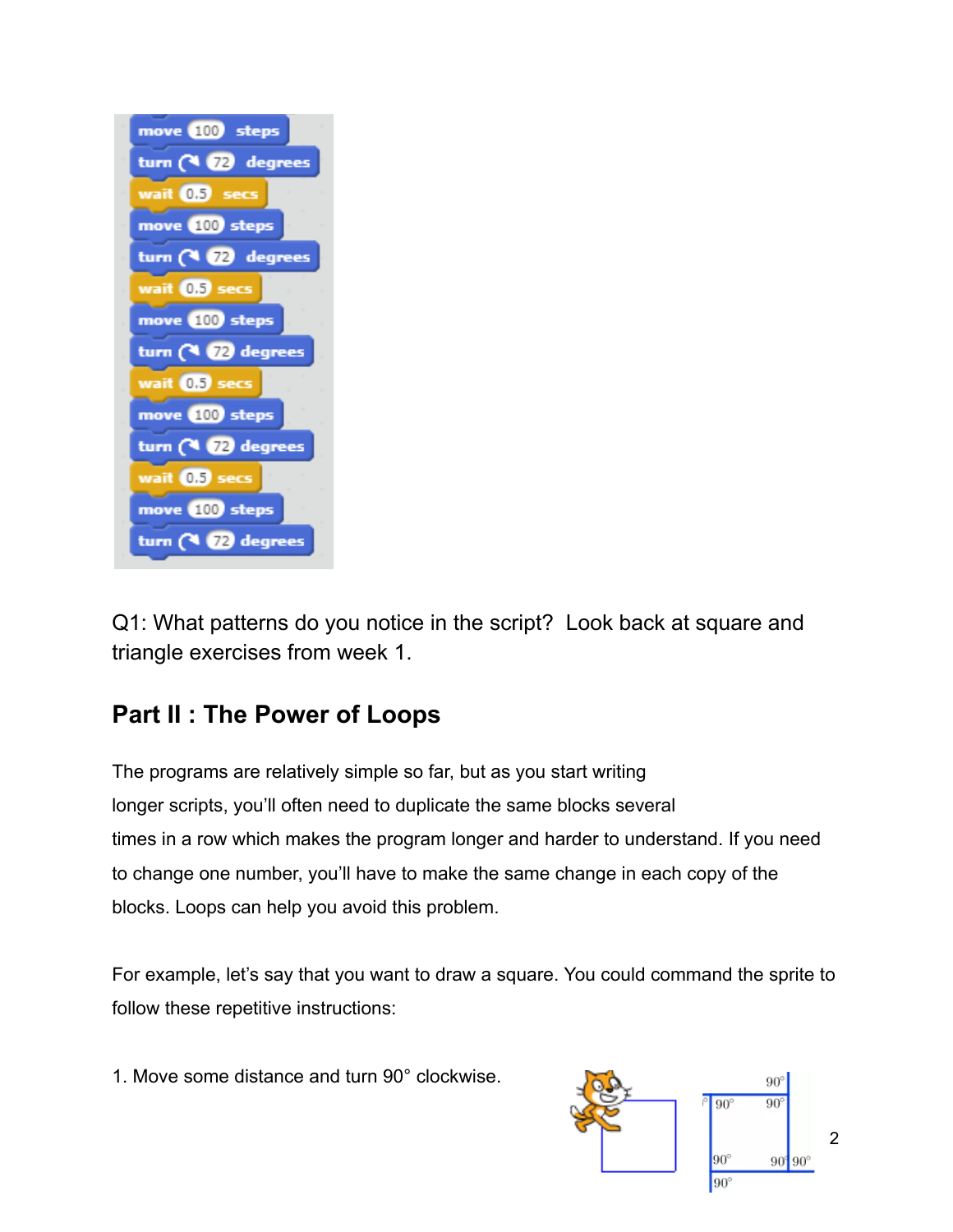- 2. Move the same distance and turn 90° clockwise.
- 3. Move the same distance and turn 90° clockwise.
- 4. Move the same distance and turn 90° clockwise .

In contrast, instead of using the same two over and over a **repeat** block can be used, which runs the commands inside it as many times as you tell it to, as shown in the Figure.



#### Drawing a Regular Hexagon: Next you are going to draw a regular hexagon.



Q2:How many degrees will the character turn in total when it draws the regular hexagon?

#### *Explanation*

*Just like for the triangle, square, and pentagon, the character will need to turn 360 degrees to draw a hexagon and each time it turned 360 / 6 = 60 degrees.*

Write an algorithm that describes the step-by-step process.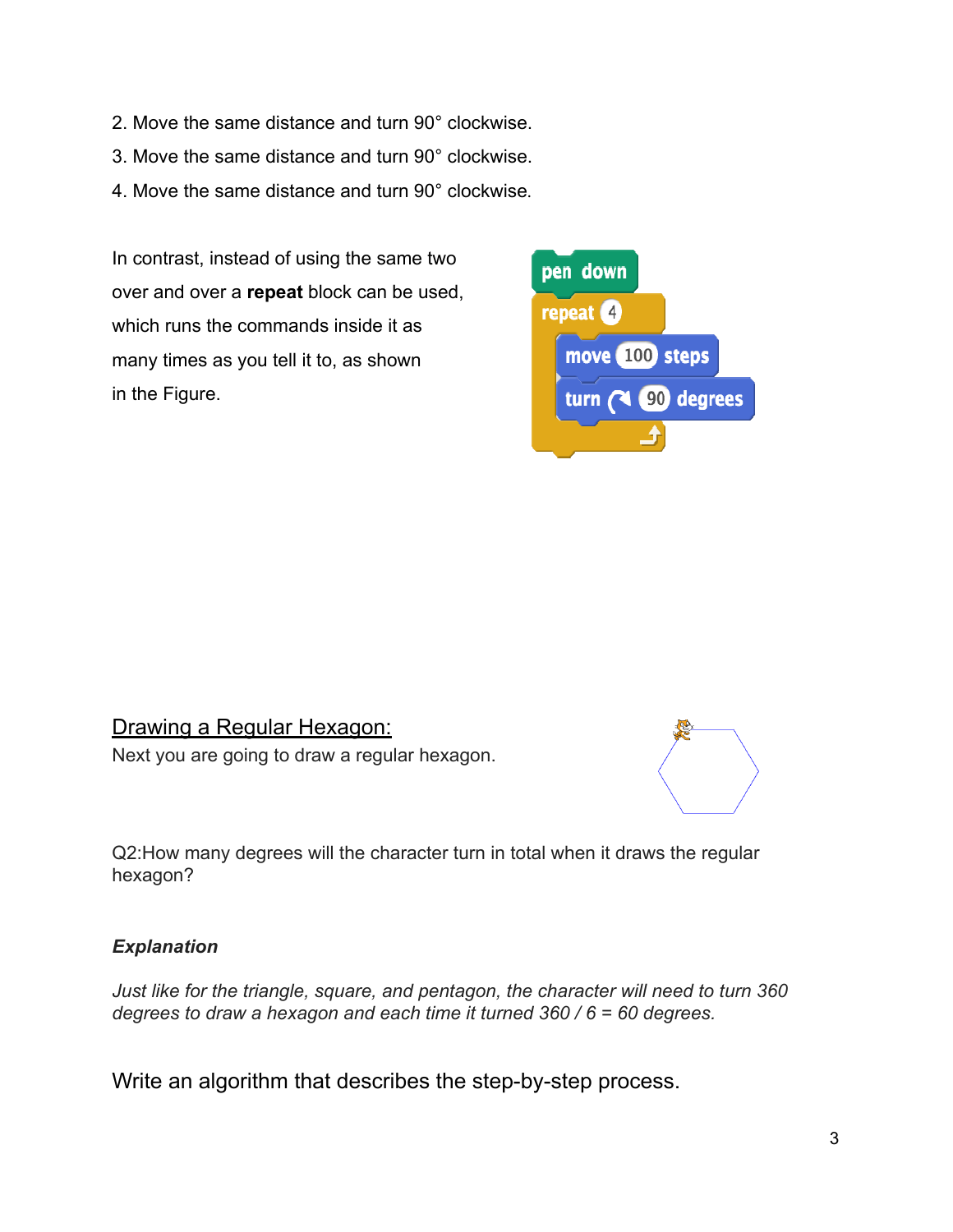Create a flowchart for drawing a regular hexagon. Remember to use a loop!

Now take a look at your algorithm and flowchart, and identify the two key steps that are repeated:



Using your knowledge of loops, code your hexagon.



### *Checkpoint 2*

## **Part III: Conditionals**

To find the degree of an angle in any regular polygon, you use the equation: ( **n** - 2) × 180°

Let's use this knowledge to code for any sided shape.

 $\bullet$  To include a user input, use the  $\frac{a_{sk}}{s}$  sprite located in the **Blaceholder to repeat** however many times the user inputs.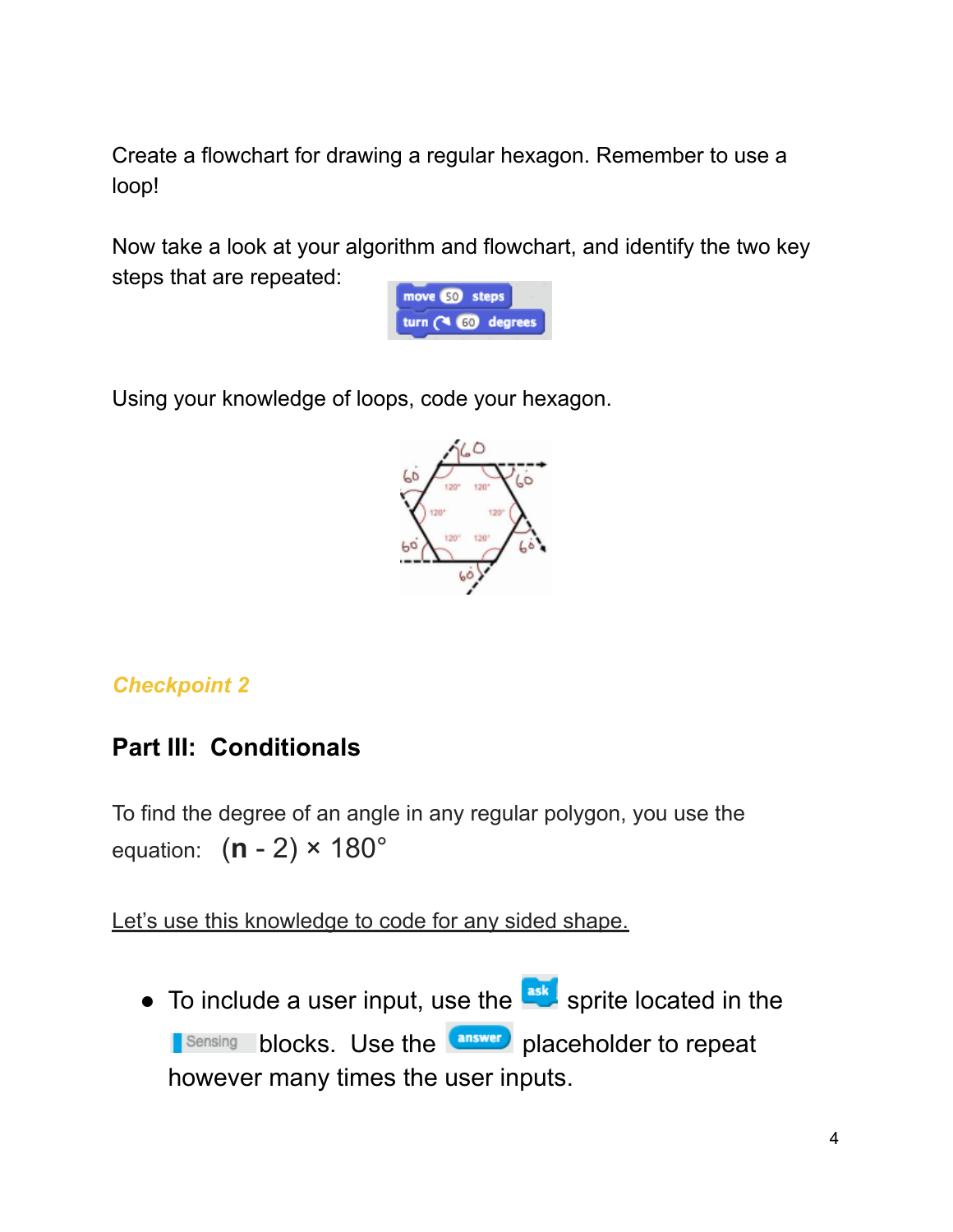- The distance the sprite moves is arbitrary.
- Use the **Diperators** blocks to form the equation. Remember, n is equal to **answer**

### *Checkpoint 3*

Test your code out with triangles, squares, etc.

What happens when you input a two sided shape?

*Checkpoint 4*

Separate Assignment: Find a piece of artwork that means something to you, personally or culturally, and save it to your files for next week.